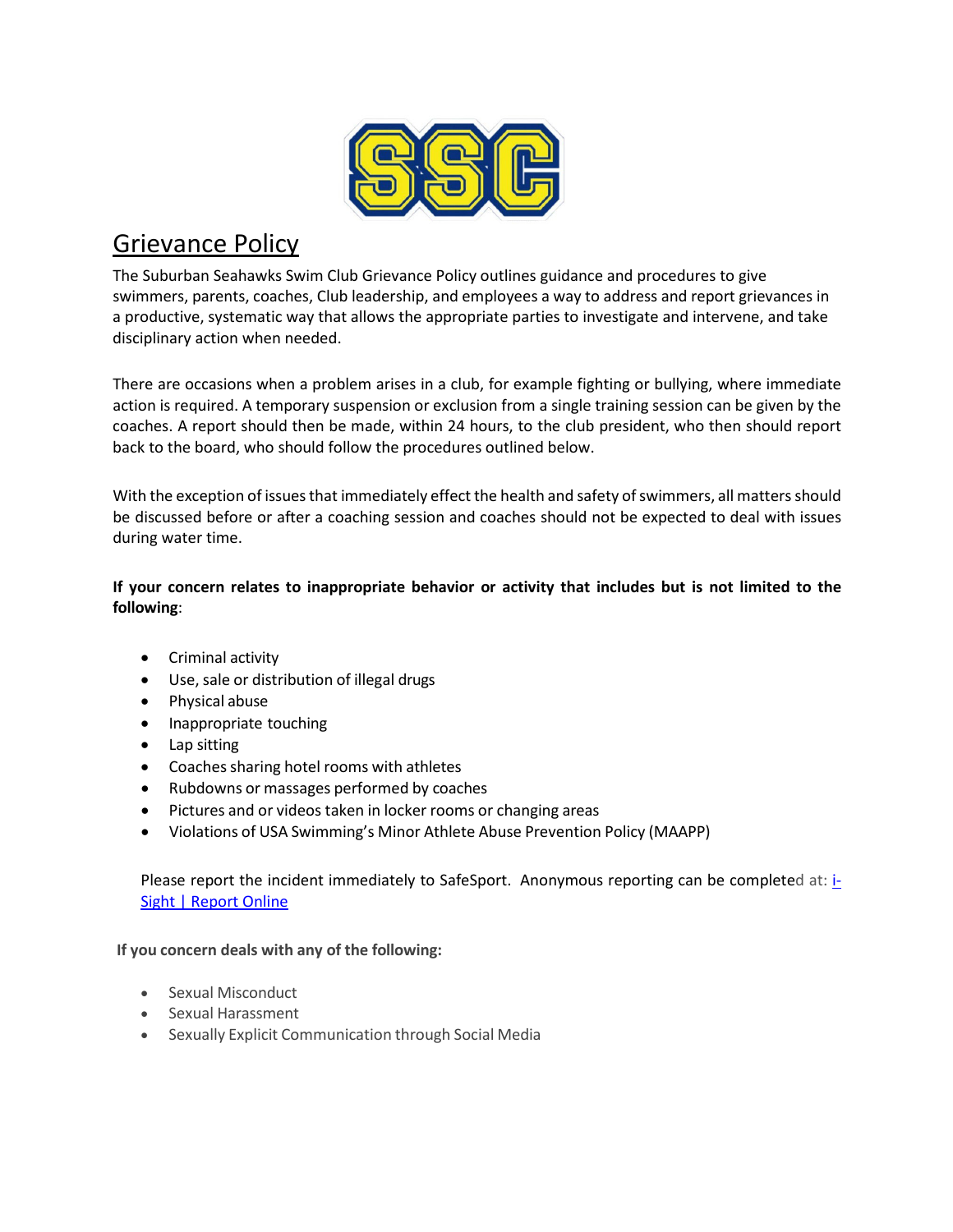Please contact the U.S. Center for Safe Sport to make a report. Use the [https://safesport.i](https://safesport.i-sight.com/portal)[sight.com/portal,](https://safesport.i-sight.com/portal) call U.S. Center for SafeSport 833-5US-SAFE (587-7233), or find more information at [Report a Concern \(usaswimming.org\)](https://www.usaswimming.org/safe-sport/report-a-concern)

#### **If your concern deals with any of the following types of grievances:**

- Peer to Peer Bullying
- Adult to Athlete Bullying
- Parent Conduct
- Violations of team rules and team code of conduct
- Swimmer conduct
- Assistant or Age Group Coach Conduct
- Head Coach Conduct
- Employee Conduct (non swim team employees)
- Board of Director Member Conduct
- USA Swim Official Conduct

Please make a report to SSC using this grievance process.

#### **WHOM TO NOTIFY OF A GRIEVANCE (The Grievance Chain-of-Command)**

# **Regarding the Conduct of a Swimmer-**Contact the swimmer's coach **OR** the SSC Safe sport representative

Should a parent or swimmer feel another swimmer's conduct is inappropriate or violates the Athlete Code of Conduct, the parent/swimmer should discuss these concerns with the coach of the swimmer responsible for the violation (Responsible Coach) or the SSC Safe Sport Representative. This complaint should be made in person or in writing.

### **Regarding the Conduct of an Assistant or Age Group Coach-** Contact the SSC Safe sport representative

Should a parent or swimmer feel an Assistant or Age Group Coach's conduct is inappropriate or in violation of any Club policies or procedures, the parent/swimmer should notify the or the SSC Safe Sport Representative of this violation. This complaint should be made in person or in writing.

### **Regarding Conduct of Head Coach** – Notify the SSC Board President

Should a parent or swimmer feel the Head Coach's conduct is inappropriate or violates any Club policies or procedures, the parent/swimmer should notify the President of the Board of Directors of this violation. This complaint should be made in person or in writing. If the President is not immediately available, this complaint may be presented to any member of the Board of Directors, with notification made in writing to the President. This complaint will be subject to review and discussion by the full Board of Directors.

### **Regarding Employee (non-swim team) Conduct-** Notify the SSC Board President in writing**.**

Should a parent or swimmer feel a non-swim team SSC employee's conduct is inappropriate or violates any Club policies or procedures, the parent/swimmer should notify the President of the Board of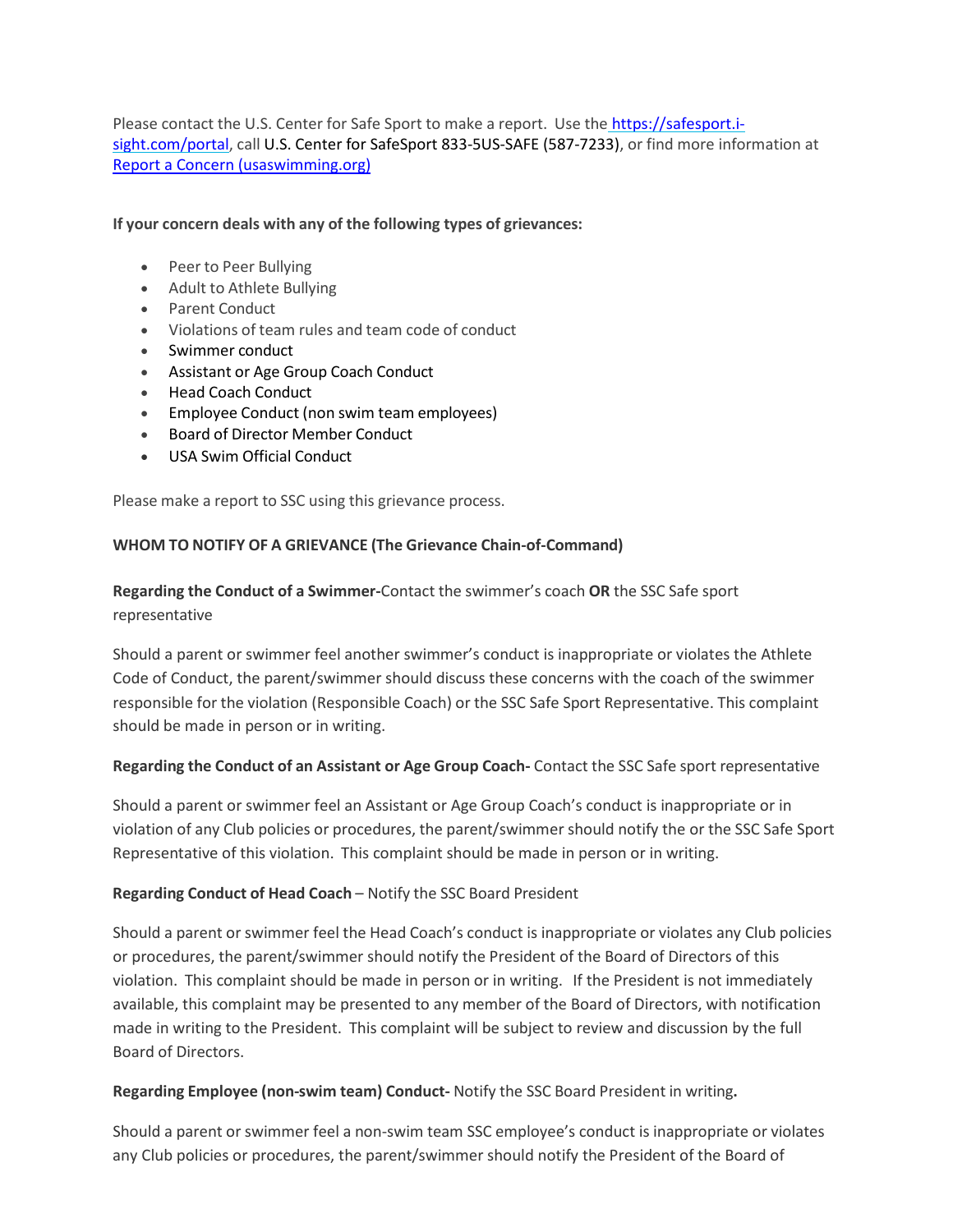Directors of this violation. This complaint should be made in person or in writing. If the President is not immediately available, this complaint may be presented to any member of the Board of Directors, with notification made in writing to the President. This complaint will be subject to review and discussion by the full Board of Directors.

# **Regarding Board of Director Member Conduct-** Notify the SSC Board President and or the SSC Safe Sport Representative

Should a parent or swimmer feel a Director's conduct is inappropriate or violates any Club policies or procedures, the parent/swimmer should notify the or the SSC Safe Sport Representative and Board President of this violation in person or in writing. If the Board President is the Director whose conduct is in question, the Board Vice President should be notified in writing or in person *instead of* the Board President. This complaint will be reviewed and discussed by the full Board of Directors and or the SSC Safe Sport Representative.

**Regarding Parent or Swim Official Conduct-**Notify the or the SSC Safe Sport Representative or any Board President

Should a parent or swimmer feel another SSC parent's conduct is inappropriate or violates any Club policies or procedures, the parent/swimmer should notify the SSC Safe Sport Representative and Board President of this violation in person or in writing. This complaint will be reviewed and discussed by the full Board of Directors and or the SSC Safe Sport Representative.

### **HOW GRIEVANCES WILL BE HANDLED**

*The coaches,* SSC Safe Sport Representative *and Board of Directors have the authority to impose penalties for infractions of the SSC Athlete Code of Conduct listed above or any behavior(s) they deem not conducive to the best interests of the Club or other swimmers. Consequences are at the sole discretion of the coaches,* SSC Safe Sport Representative *and/or SSC Board of Directors and may include, but aren't limited to, verbal warnings, dismissal from practice, contacting parents, and expulsion. USA Swimming and local law enforcement (if applicable) will be contacted within 24 hours if a swimmer violates the USA Swimming Code of Conduct, Athlete Protection Policy, or local laws.*

- **1. Gathering Information:** The appropriate individuals will reach out to the person who filed the grievance and the person against whom the grievance is being filed to ask questions about what happened. Other witnesses may be contacted for more information, as well.
- **2. Assessing Behavior:** The behavior of the person(s) against which the grievance was brought will be assessed using Club policies and facility rules, USA Swimming Code of Conduct, USA Swimming Safe Sport policies, and applicable local and state laws.
- 3. **Consequences Will be Given and Disciplinary Action Will be Taken if Appropriate.** These consequences and disciplinary actions will be decided using the following general guidelines:
	- a. Nature of the misconduct
	- b. Severity of the misconduct